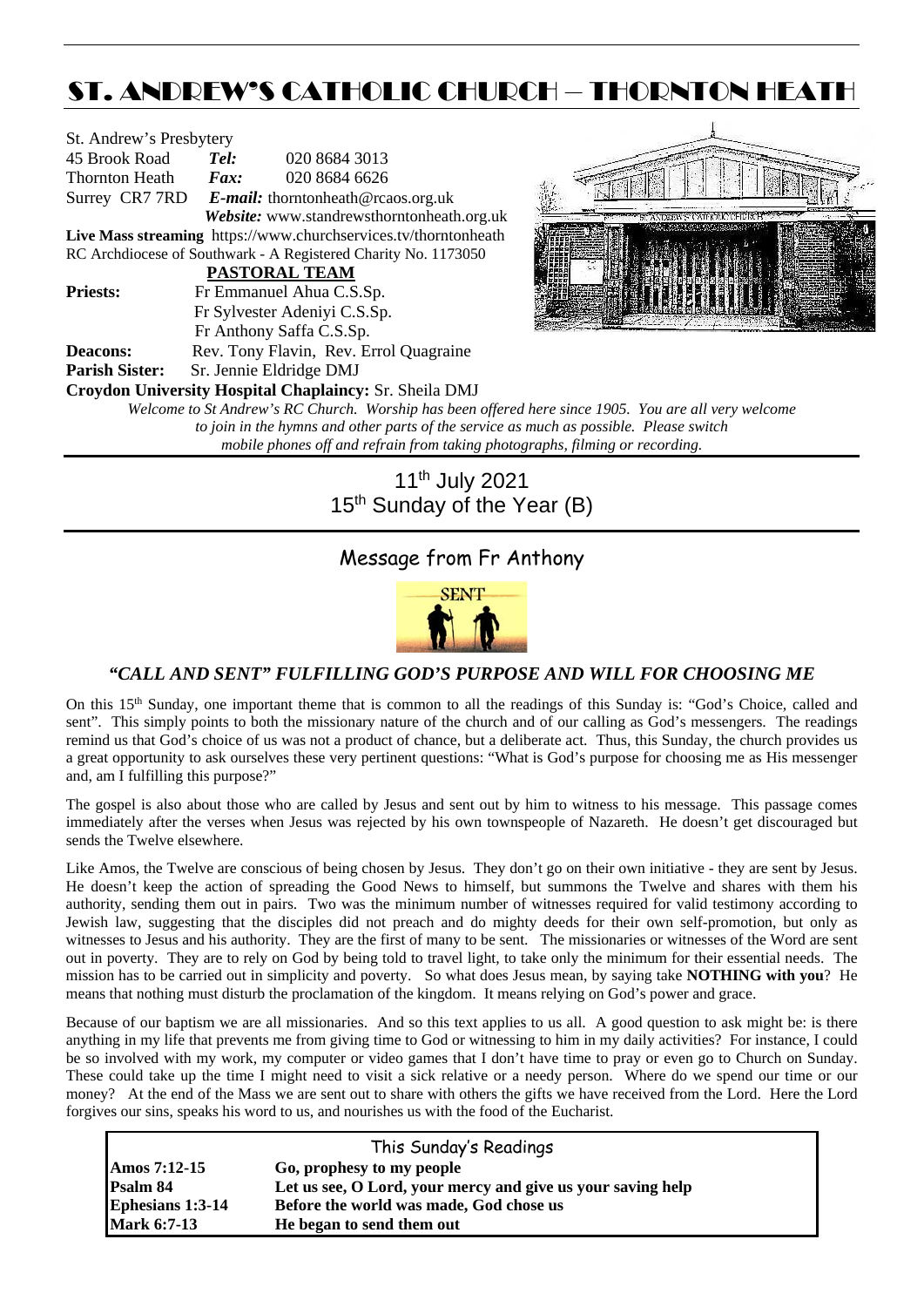| $U$ $U$ $V$ $V$ $V$ $V$ $V$ $V$ $V$ $V$ $V$ $V$ $V$ $V$ |                    |                                        |                                     |  |  |  |  |
|---------------------------------------------------------|--------------------|----------------------------------------|-------------------------------------|--|--|--|--|
| Sunday $11^{th}$ July                                   |                    | 6.00pm (Saturday) First Mass of Sunday | Patsy Mack RIP                      |  |  |  |  |
| $15th$ Sunday of the Year                               | $9.30$ am          | <b>Mass</b>                            | Claude Lebon RIP Anniv              |  |  |  |  |
|                                                         | $11.30$ am         | <b>Mass</b>                            | Adelaude Sarr RIP Anniv             |  |  |  |  |
|                                                         | 6.00 <sub>pm</sub> | <b>Mass</b>                            | For the people of the Parish        |  |  |  |  |
| Monday $12^{th}$ July                                   | $7.30$ am          | <b>Mass</b>                            | 'Elizabeth' – Very sick             |  |  |  |  |
|                                                         | 10.00am            | <b>Mass</b>                            | Neville Dourado - Thanksgiving      |  |  |  |  |
| Tuesday $13^{th}$ July                                  | 7.30am             | <b>Mass</b>                            |                                     |  |  |  |  |
|                                                         | 10.00am            | <b>Mass</b>                            | <b>Sr Mary Martin RIP</b>           |  |  |  |  |
| Wednesday 14th July                                     | 7.30am             | Mass                                   | Conrad Lobo RIP Anniv               |  |  |  |  |
|                                                         | 10.00am            | Mass                                   | Antoni & Marie Hadjizorzi RIP       |  |  |  |  |
| Thursday $15^{th}$ July                                 | 7.30am             | <b>Mass</b>                            |                                     |  |  |  |  |
|                                                         | 10.00am            | <b>Mass</b>                            | Paul Etuka RIP                      |  |  |  |  |
| Friday $16^{th}$ July                                   | 7.30am             | Mass                                   | Fr Arthur Mostyn (F)                |  |  |  |  |
|                                                         | 10.00am            | <b>Mass</b>                            | Bella D'Souza - Thanksgiving        |  |  |  |  |
|                                                         | $10.30 - 12$ noon  | <b>Adoration</b>                       |                                     |  |  |  |  |
| Saturday $17^{th}$ July                                 | 9.30am             | <b>Mass</b>                            | Deceased Members D'Cunha Family RIP |  |  |  |  |
|                                                         | $10.00 - 10.30$ am | <b>Confessions</b>                     |                                     |  |  |  |  |
|                                                         | $5.00 - 5.30$ pm   | <b>Confessions</b>                     |                                     |  |  |  |  |
|                                                         | 6.00 <sub>pm</sub> | <b>First Mass of Sunday</b>            | For the people of the Parish        |  |  |  |  |
| Sunday 18 <sup>th</sup> July                            | 9.30am             | <b>Mass</b>                            | Deceased Members Freeman Family RIP |  |  |  |  |
| $16^{th}$ Sunday of the Year                            | 11.30am            | <b>Mass</b>                            |                                     |  |  |  |  |
|                                                         | 6.00 <sub>pm</sub> | <b>Mass</b>                            |                                     |  |  |  |  |

Diary for the Week

Church cleaners: this week: St Jude's Group, next week: Judie's Crew

# St. Andrew's Parish Notices

## **LIVE STREAMING OUR MASSES**

If you would like to live stream our Holy Masses, the address is: <https://www.churchservices.tv/thorntonheath>

### **SECOND COLLECTION THIS WEEKEND**

The second collection this weekend,  $11<sup>th</sup>$  July, will be for The Apostleship of the Sea (AoS). The AoS is a Catholic charity supporting seafarers worldwide. They provide practical and pastoral care to all seafarers, regardless of nationality or belief. Port chaplains and volunteer ship visitors welcome seafarers, offer welfare service and advice, practical help, care and friendship. The AoS in Great Britain is part of an international network known to the maritime world as Stella Maris, working in more than 250 ports around the world. 90% of world trade is transported by ship, however the life of a modern seafarer can be dangerous and lonely. They may spend up to a year at a time away from home, separated from their family and loved ones and often working in harsh conditions. The AoS relies wholly on voluntary contributions, and can only continue its work through the generous donations of its supporters, particularly this collection. For an appeal talk from Bishop Paul Mason and a video showing some of what Stella Maris does, please visit [www.stellamaris.org.uk/SeaSunday.](http://www.stellamaris.org.uk/SeaSunday) To donate and for more info, please visit: [www.stellmaris.org.uk/donate](http://www.stellmaris.org.uk/donate) or text 'SEA' to 70460 to donate £5. There are also envelopes in the porch if you would like to use one. Thank you.

### **MISSIO RED BOXES**

Missio is the Pope's official charity for overseas mission. Through Missio you provide practical and spiritual care in 157 countries, as well as train local priests, nuns and lay leaders to form and sustain communities of faith. Missio brings the message of God's love to those living in poverty and turmoil overseas. In England and Wales they are known by their distinctive red collection box.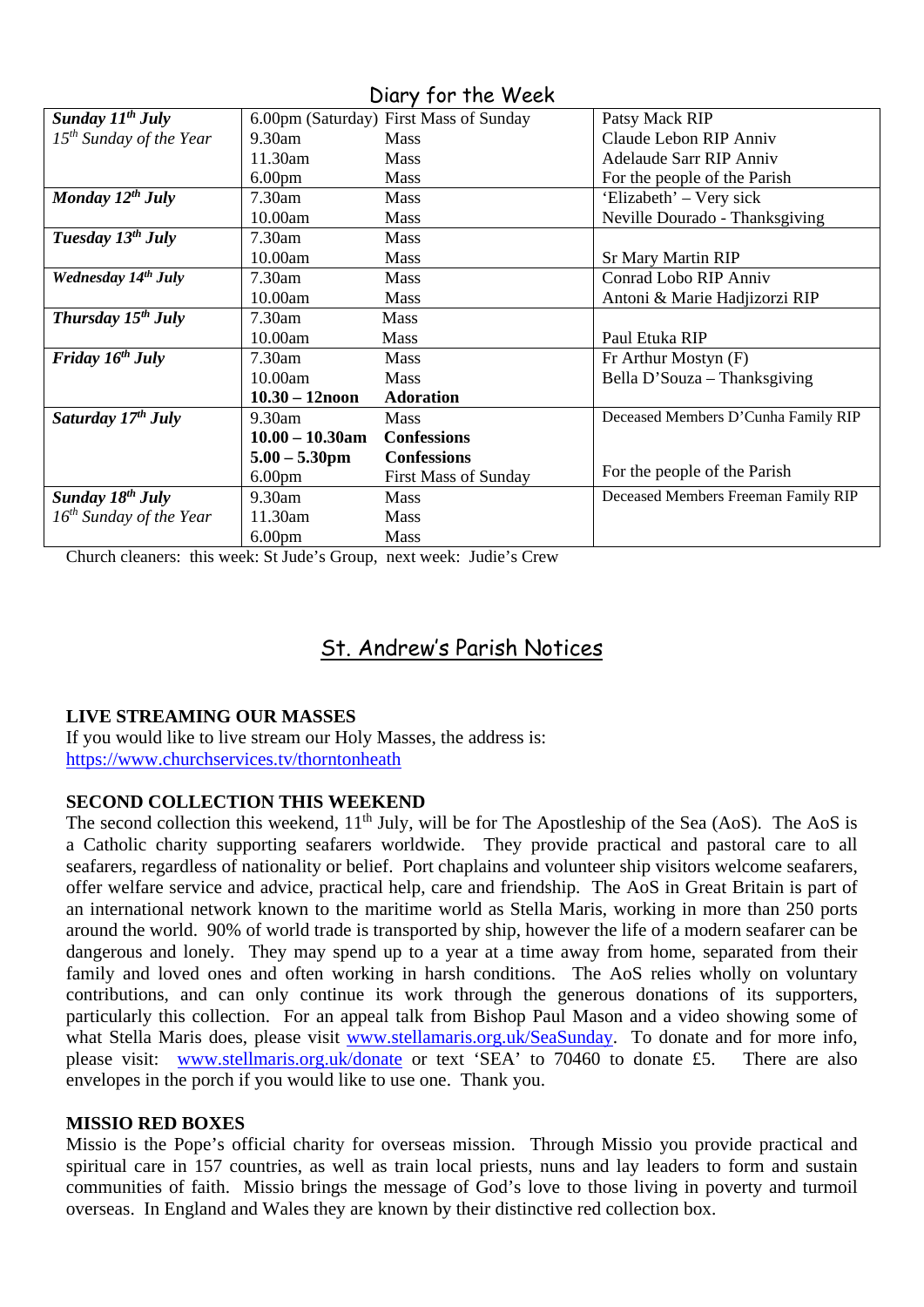For those of you who have a Missio box, there will be a collection of all monies in the Church this weekend of 10/11<sup>th</sup> July. For further information about Missio red boxes please call Savio on 07902 933534.

### **CONFIRMATIONS AND FIRST HOLY COMMUNIONS**

### **The Sacrament of Confirmation 2021**

This is for candidates in year 9 and above this summer term. All who wish to be confirmed this year please speak to Sr. Jennie or a Catechist after any weekend Mass in July and stating reasons for wanting to be confirmed. Bishop Paul Hendricks has agreed to administer the Sacrament of Confirmation on Saturday 20<sup>th</sup> November. *NB Everything is subject to changes in Covid 19 regulations* 

Also there is a Confirmation Catechists meeting on Sunday 11<sup>th</sup> July at 4.00pm in the Convent.

#### **First Holy Communions**

For First Holy Communions if you completed our on-line form, our Catechists will be contacting you shortly.

#### **400 CLUB DRAW FOR JUNE**

No: 111 - Anamelecht Opara - £20 No: 51 - Sonia Clarke - £10 No: 13 - Bernadette Menezes - £10

#### **CHURCH CLEANERS WANTED URGENTLY**

We really need more people to help with the task of cleaning God's house. Especially over the past year the burden has fallen on just a few who are having to cope on their own so if you can spare an hour or two and would like to help by joining one of our groups, please contact Fifi on 07932 764273. Thank you.

#### **ADORATION**

Please come in and spend some time in the presence of Our Lord in the Blessed Sacrament for Adoration ewvery Friday from 10.30am – 12noon.

#### **YOUTH CHOIR**

In anticipation of a return to leading the Mass once per month, we would be grateful if parents could kindly contact Maxine if you would like your child/children to sing in the youth choir at St Andrew's. Please call Maxine 07903 401107.

### **DBS RENEWAL FOR VOLUNTEERS IN THE CHURCH**

The Diocese have asked that all volunteers who work with those in groups with children and vulnerable adults, including all Eucharistic ministers and adult altar servers over the age of 18, agree to getting a DBS renewal as soon as is practical. The Diocese is not saying volunteers have to stop their volunteering but given that all such volunteering activities have been in abeyance for a year, now is a very good time to re-evaluate and to adhere to the DBS requirements for your role.

Please contact the Parish Safeguarding representatives, Lesley Brennan 0758 855 0058 or Christine Monaghan 0798 502 4424 for further info.

## **ALL NATIONS CATHOLIC CHARISMATIC GROUP UK - FOODBANK**

The group have launched a food bank project in order to help families who are in need of extra help with regards to some food items. This will be held in St Andrew's hall every second Saturday every month until the end of the year. The next one will be on Saturday  $14<sup>th</sup>$  August approximately from  $12.00 -$ 1.00pm. If you know of any families who may benefit from this, please let them know.